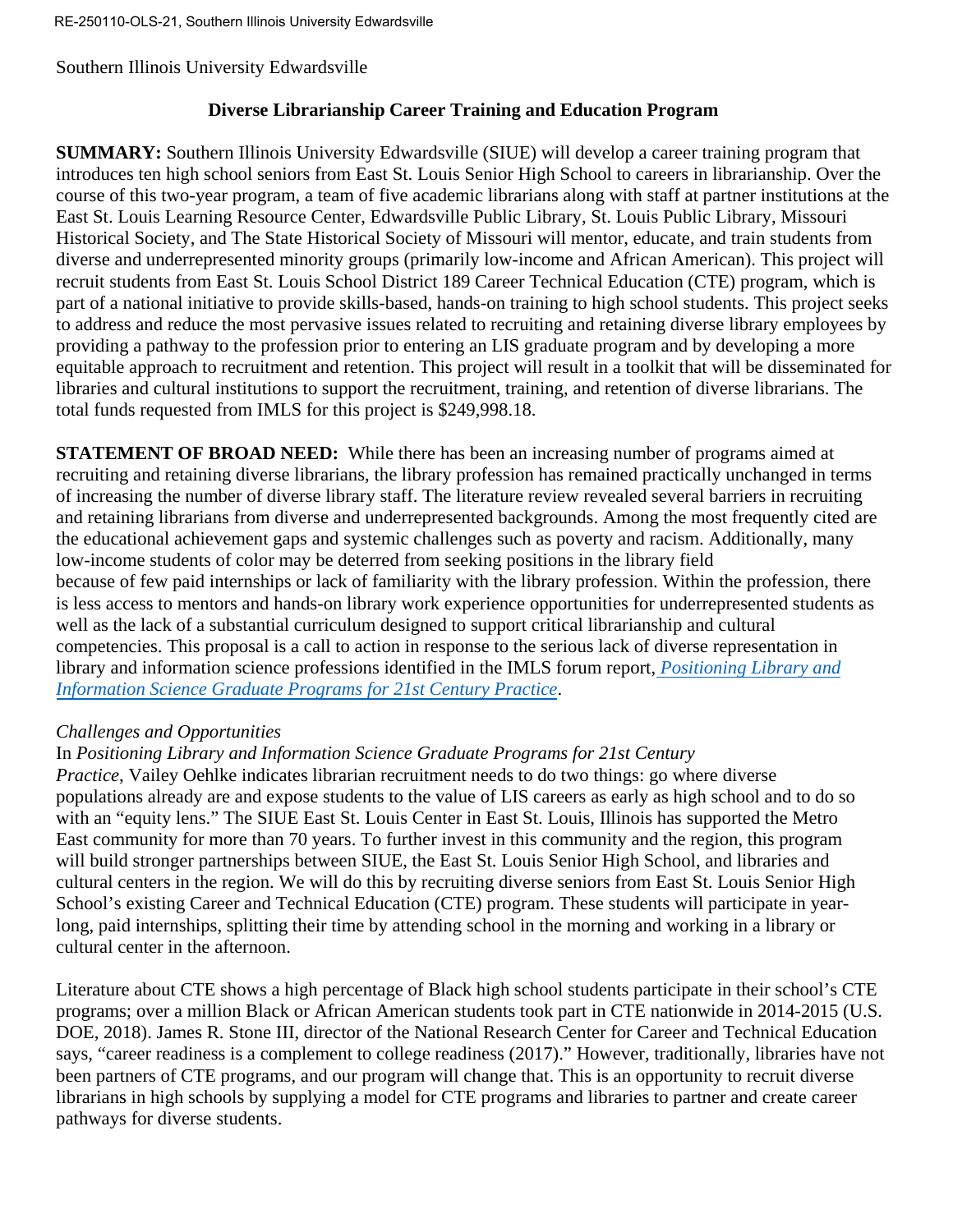# *Building Upon Existing Practice*

The Diverse Librarianship Career Training and Education Program will adopt and adapt existing models of workforce pipelines, diversity outreach initiatives, and professional internship programs to create and disseminate a professional recruitment toolkit.

Our program will utilize some of the existing strategies and theories within the workforce pipeline model for students to create and maintain interest in the library profession. Diversity pipeline programs have traditionally promoted the academic and professional achievement of minorities in particular fields. The STEM field, for instance, is one area in which the impact of pipeline programs on practice is being investigated. Francisco Alonso uses a STEM pipeline metaphor to describe the inflow of students into the STEM educational system from early on, all the way through primary, secondary, and post-secondary school levels (Alonso, 2020). However, as Alonso points out, a pipeline "leak" will result if students lose interest in their career path in college. Alonso says it is important to feed the "STEM pipeline" from the start (primary grades) and continue to monitor it along the way (high school) to avoid leaks (Alonso, 2020). The lifelong mentorship goal that our program model provides will help stop the "leak" of students on a library services career path. The healthcare industry also uses the workforce pipeline approach to keep students in a career path. The "Mentoring in Medicine" program founded in 2006 uses interventions such as individual mentoring, conference attendance, hands-on experience, and special instruction in health careers (Holden, 2014). Additionally, smaller professional work experiences such as ALA's Student-to-Staff Program will help us build an internship and curriculum model to support our program goals.

In 2009, the University of Illinois at Urbana-Champaign initiated a library outreach program that presented hour-long informational sessions to underrepresented students. These sessions "were planned to market lessknown aspects of the profession to appeal to students such as salaries, employability, graduate school funding, and the diversity of professional roles within the profession" (Love, 2010). Although their survey results indicated that stereotypes and misconceptions about librarianship do exist among students, "the results put forth the potential long-term benefits of personal connections, strategic marketing, and targeted recruitment" (Love, 2010). Our program could utilize existing library outreach strategies and apply them to support a larger curriculum over a longer period. This will result in more exposure to the field and more expansive knowledge of information professions.

According to *[Bridging the Skills Gap: Career and Technical Education in High School](https://www2.ed.gov/datastory/cte/index.html#WHOGRADUATESFINDSAJOB)*, almost all public-school districts (98%) offered CTE programs to high school students during the 2016–17 school year. By using CTE programs as a pipeline, this project has the potential to lead to systemic changes within librarianship. Libraries and cultural institutions can use their influence by focusing on introducing underserved high school students to professional careers in LIS. Although no longer a job-specific training program of the past, some CTE programs have not evolved to include work-based learning that inspires professional careers. East St. Louis CTE students are still focusing on technical careers mainly in retail and fast food. With the help of the East St. Louis CTE professionals and our community partners, our program intends to encourage students to set their sights on professional careers in libraries and cultural institutions. Research indicates that exposure to a career field early on can help a student make up their mind and take a more focused approach to their career. As with most careers, it is difficult to secure employment in a field when one is lacking experience. Ultimately, this program's scaffolding of library science curriculum within high school students' education can motivate and support CTE students who desire to turn their technical education into a professional career. The creation of diversity workforce pipelines can benefit employers, students, and communities at large.

This project will build greater knowledge, skills, and abilities in the library and archives professions through its accessibility and adaptability. The IMLS report *Positioning Library and Information Science Graduate Programs for 21st Century Practice* inspired us to answer a call to help diversify librarianship. Additional inspiration was drawn from programs like the *Public Library Association's (PLA) Inclusive Internship*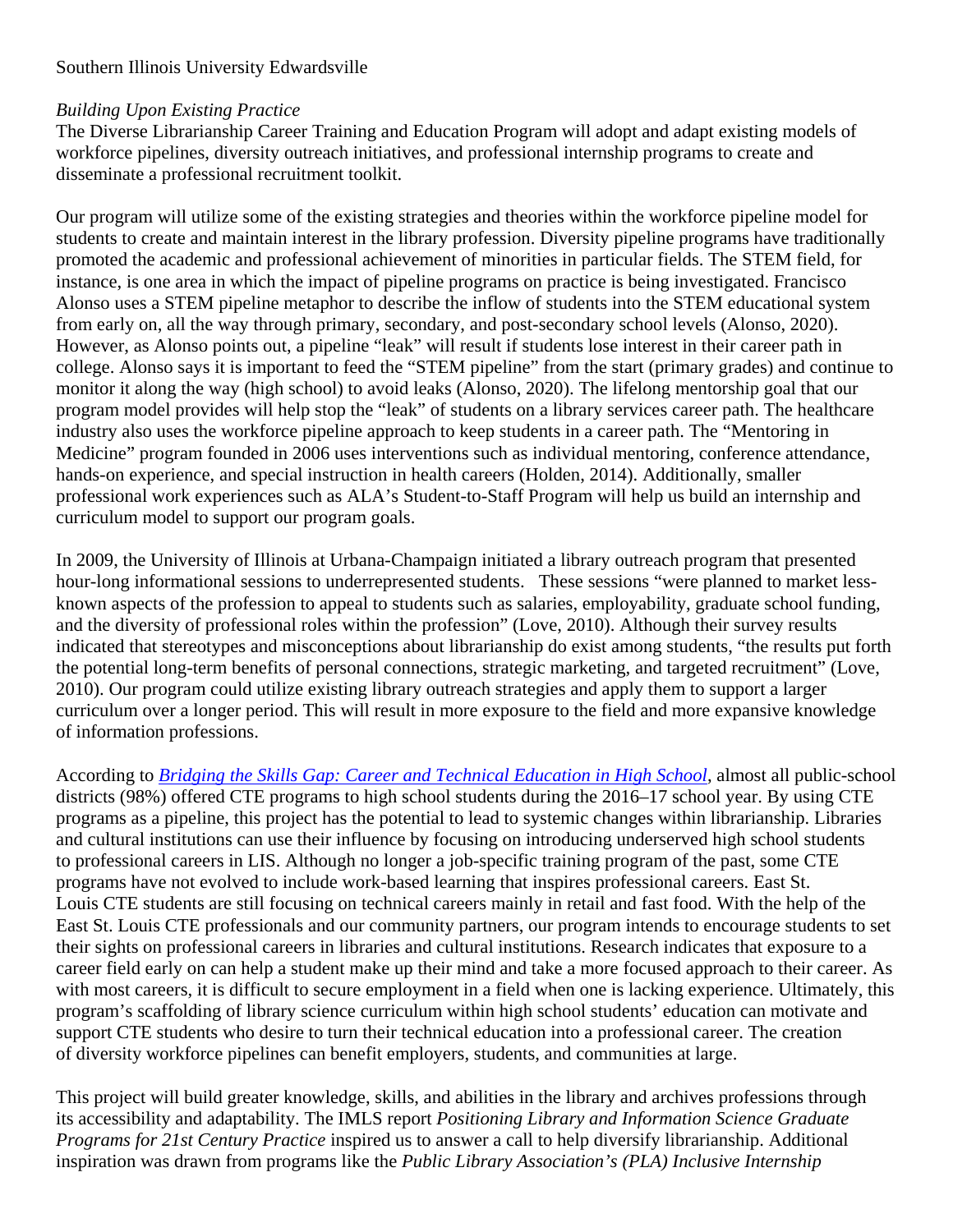*Initiative*, *John C. Smith's Diversity Archivists Partnership*, and *Brooklyn Public Library's Librarians of Tomorrow*. We hope to bring certain aspects from all three programs into ours. For instance, we plan on adopting aspects of the *PLA's Inclusive Intern Initiative* by providing students with paid internships, professional mentorship, and access to community partners. Like the *Diversity Archivists Partnership*, our program will focus on African American students. Furthermore, like the *Librarians of Tomorrow*, our program will focus on students from low-income neighborhoods. By incorporating all these aspects into our program, in addition to helping build the library and archives profession, we aspire to support the continuing education of underrepresented students.

**PROJECT DESIGN:** The overall aim with this project is to reduce the most pervasive issues in recruiting and retaining diverse library employees by providing a pathway to the profession prior to entering an LIS graduate program and by developing an equitable approach to recruitment and retention. This project will result in a toolkit that will be disseminated for libraries and cultural institutions to support the recruitment, training, and retention of diverse librarians. The overarching goal is to make a positive, lasting impression on students by providing them with individualized culturally responsive mentorship and real-life experiences in a library/cultural organization setting that will encourage them to explore and pursue potential careers as library professionals. This project will span two years from 2021 – 2023. In August of each year, we will recruit a cohort of five high school seniors, matching each student to one of the five SIUE academic librarians as a mentor.

The project goals are as follows:

1. Recruit two cohorts of five high school seniors from diverse and underrepresented backgrounds to work in paid positions in library/cultural organization settings as part of a cooperative education program (Appendix A).

2. Partner with library/cultural organizations that are embedded in diverse communities to create sustainable relationships (Appendix B).

3. Make a positive, lasting impression on cohort students by providing individualized culturally responsive mentorship and real-life experiences in library/cultural organization settings and encourage them to explore librarianship as a possible career.

4. Expose students to networking, professional development, peer learning, and community building opportunities by participating in a culminating event and awards ceremony and attending the annual ALA conference.

5. Develop and disseminate a toolkit that includes a curriculum of librarianship for students and library staff that emphasizes leadership training, racial equity, racial justice, inclusion, and culturally responsive education (Appendix C).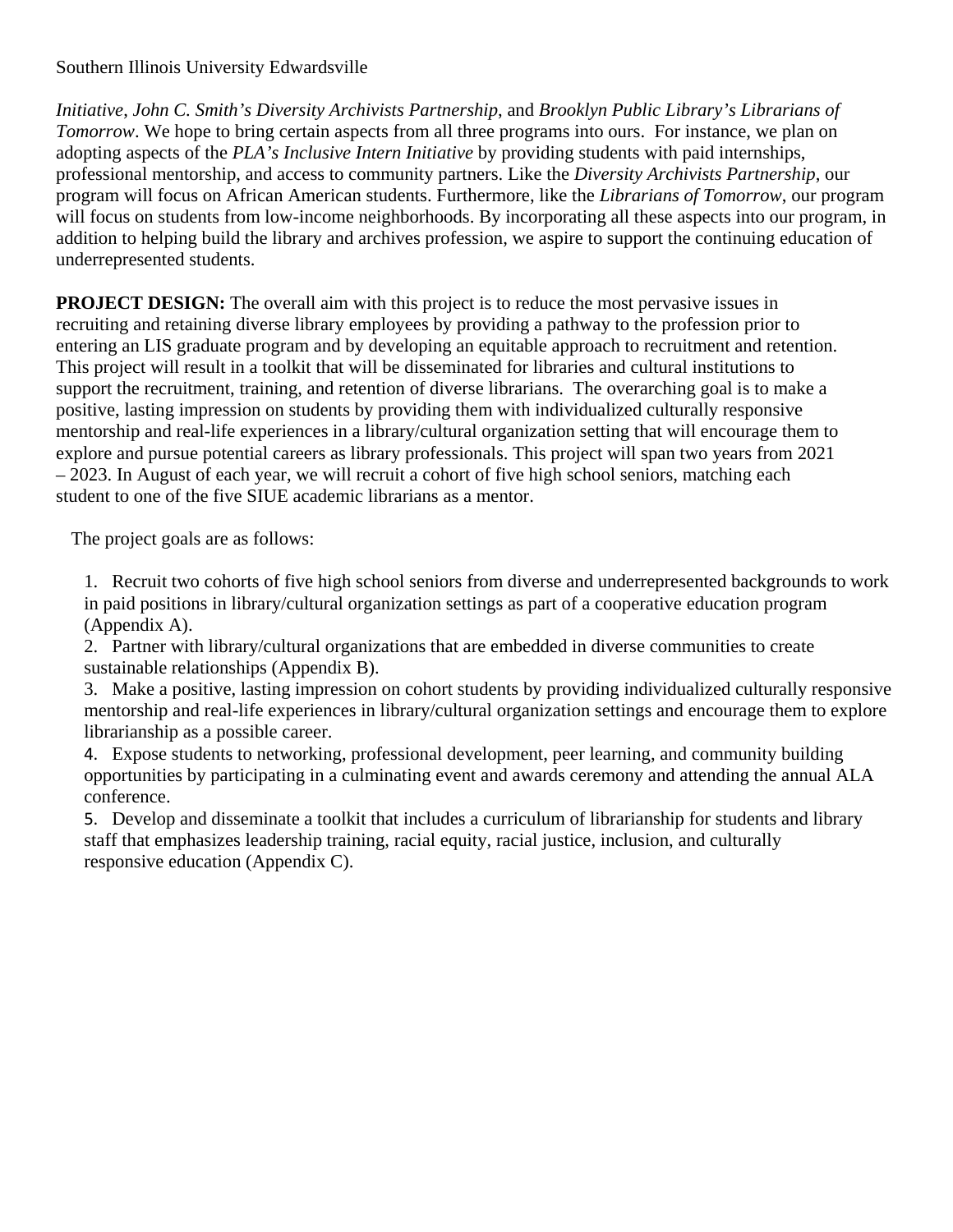| <b>Project Timeline</b>                                   |                                                                                 |  |                                                           |                                                                                     |  |  |  |  |  |  |
|-----------------------------------------------------------|---------------------------------------------------------------------------------|--|-----------------------------------------------------------|-------------------------------------------------------------------------------------|--|--|--|--|--|--|
| Year 1: July 2021 – June 2022                             |                                                                                 |  | Year 2: July 2022 – June 2023                             |                                                                                     |  |  |  |  |  |  |
| July $2021 -$<br>August 2021                              | Development and<br><b>Dissemination of Partner</b><br>Training                  |  | July $2022 -$<br>August 2022                              | <b>Dissemination of Partner</b><br>Training                                         |  |  |  |  |  |  |
| July $2021 -$<br>October 2021                             | Curriculum Development                                                          |  |                                                           |                                                                                     |  |  |  |  |  |  |
| August $2021 -$<br>September<br>2021                      | <b>CTE Library Orientation</b><br>for Cohort 1<br>Cohort 1 Interview<br>Process |  | August 2022 -<br>September<br>2022                        | <b>CTE Library Orientation</b><br>for Cohort 2<br><b>Cohort 2 Interview Process</b> |  |  |  |  |  |  |
| August 2021,<br>October 2021,<br>March 2022,<br>June 2022 | Year -1 Program<br>Evaluation                                                   |  | August 2022,<br>October 2022,<br>March 2023,<br>June 2023 | Year -2 Program<br>Evaluation                                                       |  |  |  |  |  |  |
| September<br>$2021 - May$<br>2022                         | Cohort 1 Working On-<br>site at Partner<br>Organizations                        |  | September<br>$2022 - May$<br>2023                         | Cohort 2 Working On-site<br>at Partner Organizations                                |  |  |  |  |  |  |
| October $2021 -$<br>May 2022                              | <b>SIUE Mentors: Cohort 1</b><br>Training (monthly)                             |  | October $2022 -$<br>May 2023                              | <b>SIUE Mentors: Cohort 2</b><br>Training (monthly)                                 |  |  |  |  |  |  |
| May $2022 -$<br>June 2022                                 | Cohort 1 Culminating<br><b>Experience and ALA</b>                               |  | May $2023 -$<br>June 2023                                 | Cohort 2 Culminating<br><b>Experience and ALA</b>                                   |  |  |  |  |  |  |

Students will be placed in a partner organization to work part-time during their senior year. Activities will include working for the partner organization for up to 24 hours a week (\$15/hour) for 30 weeks; jobshadowing opportunities at each partner organization; trip to the 2022 & 2023 ALA Annual Conferences; and a culminating event at SIUE Lovejoy Library or East Saint Louis Senior High School each summer where cohort students will present on their experiences in the program and apply these experiences in developing future programming and services. In order to accommodate the work schedule, students in the CTE program will be released from school each day no later than 12:30 PM and use the public transportation pass provided and budgeted for them to commute to and report for work. Many of the partner organizations have evening and weekend hours available for the students to work their 24 hours/week. Out of this 24 hours/week, time will be set aside each month to deliver our library curriculum.

# *Strategic Collaborations and Partnerships*

This strategic collaboration aims to build long-lasting partnerships between SIUE's Lovejoy Library and the East St. Louis community with organizations like SIUE East St. Louis Learning Resource Center, Edwardsville Public Library, St. Louis Public Library, Missouri Historical Society, and The State Historical Society of Missouri. We will provide cultural competency training to our partners to equip them with the tools to work with students from diverse backgrounds. This training will be presented as an online learning module, primarily focusing on anti-racism and intersectional relationships.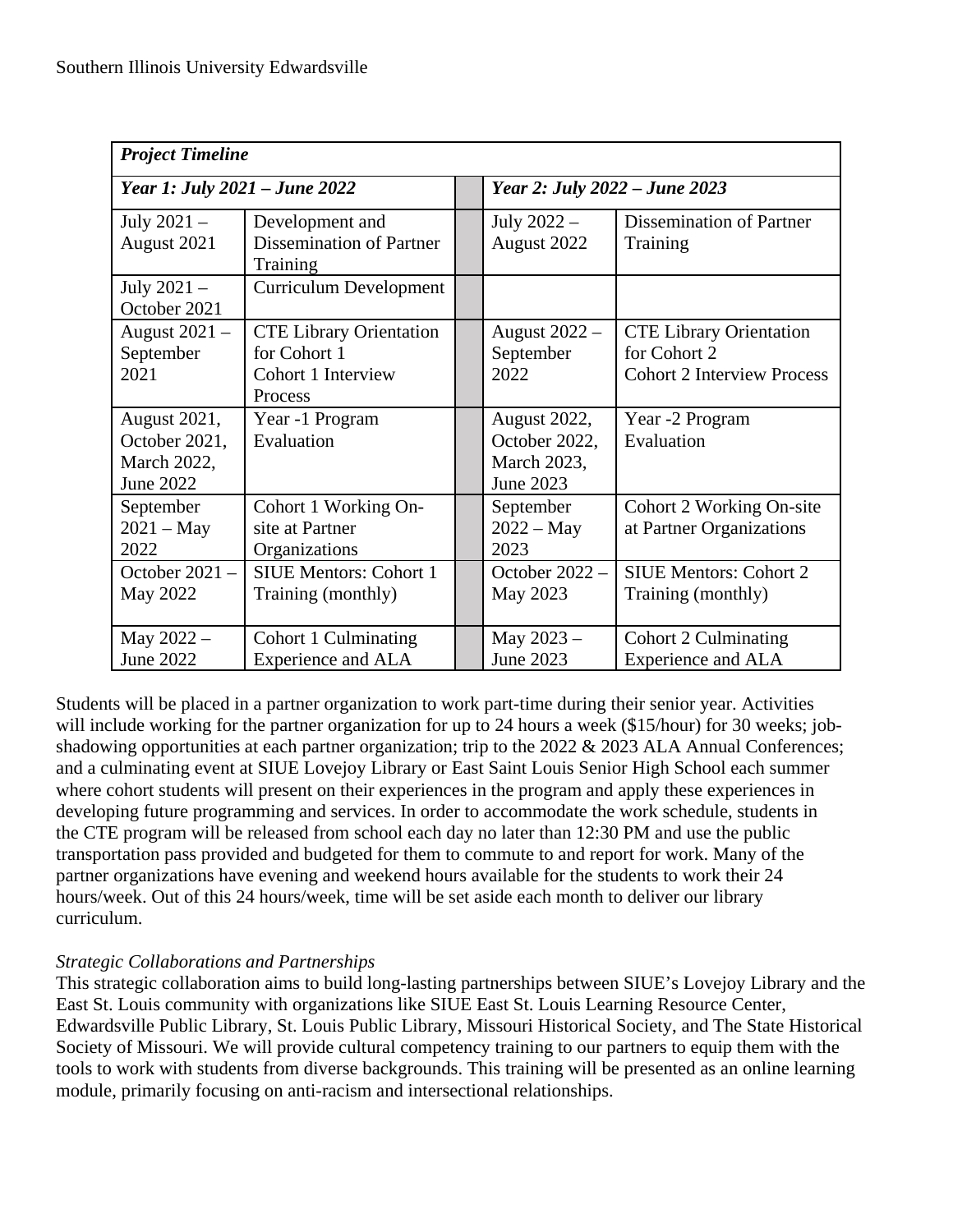## *2022 – 2023 ALA Conferences*

The culminating trips to the 2022 & 2023 ALA Annual Conferences will allow students to build on the experience gained from participating in the program and be introduced to a wide range of perspectives and voices in librarianship, networking, and professional development opportunities.

## *Culminating Event and Awards Ceremony*

Each summer there will be a culminating event at SIUE Lovejoy Library or East Saint Louis Senior High School where cohort students will present on their experiences in the program and apply what they have learned to develop future programming and services, allowing for validation of their experiences and worthwhile endeavors in the field. This event will also serve as an awards ceremony to honor the students for their participation and completion of the program.

#### *Project Staff*

Tammie Busch, MA, MLS, is the Cataloging Unit Supervisor, Catalog and Metadata Librarian, and an Assistant Professor at Southern Illinois University Edwardsville (SIUE). Tammie has over twenty years of experience working in public, school, special, and academic libraries. She spent over ten years working with students from diverse backgrounds in grades K-12 as part of the Jefferson City School District Library Program. She is an alumnus of Collinsville High School's CTE Cooperative Work Experience Program. Tammie is serving as the project director and a mentor for the Diverse Librarianship Career Training and Education Program. Using her experience from the University of Missouri's Public Library Leadership Fellows Program, Tammie will guide project goals and initiatives to develop a sustainable toolkit for promoting librarianship to underrepresented students.

Lora Del Rio, MSLIS, is Area Coordinator for Research & Teaching, Humanities Librarian, and Associate Professor at Southern Illinois University Edwardsville. She has over 12 years of post-graduate professional library experience and has worked in 7 different libraries as either a paraprofessional, preprofessional, or professional librarian. She is the author of several peer-reviewed publications and funded grant projects and has presented nationally and internationally. She has chaired the SIUE Library Marketing Committee since 2018; she manages the library social media accounts, writes campus and external library communications, and serves on the SIUE social media committee and as library liaison to the campus marketing department. She has served on 14 library search committees, four times as chair. She will use her expertise to assist with cohort recruiting, communications and marketing of the project, serve as a mentor to cohort students and develop and disseminate a toolkit.

Elizabeth Kamper, MLIS, is the Information Literacy Librarian and an Assistant Professor at Southern Illinois University Edwardsville (SIUE). She has been teaching information literacy instruction in libraries for the past eight years at three different institutions. Elizabeth specializes in teaching first-year student research skills to ENG 101 and 102 students. She also creates online learning objects to support distance learning and adult education. Through her research, Elizabeth investigates how self-expression and queer identities support classroom pedagogy under traditional ideas of research, writing, and teaching. Elizabeth will use her expertise in adult education and librarianship to mentor students and build curriculum components for this project. Additionally, Elizabeth will use her experience as an ALA Student-to-Staff participant to support the project's culminating experiences and conference attendance.

Shelly McDavid, MLS, M.Ed., is the Area Coordinator for Access & Library Spaces, STEM Librarian, and Assistant Professor at Southern Illinois University Edwardsville. She has over 10 years of post-graduate professional library experience and has worked in 9 different libraries as either a paraprofessional, preprofessional, or professional librarian. She is the co-author of 2 peer-reviewed book chapters and has presented nationally. She holds a Master of Education in Counseling, with dual tracks as a Licensed Practicing Counselor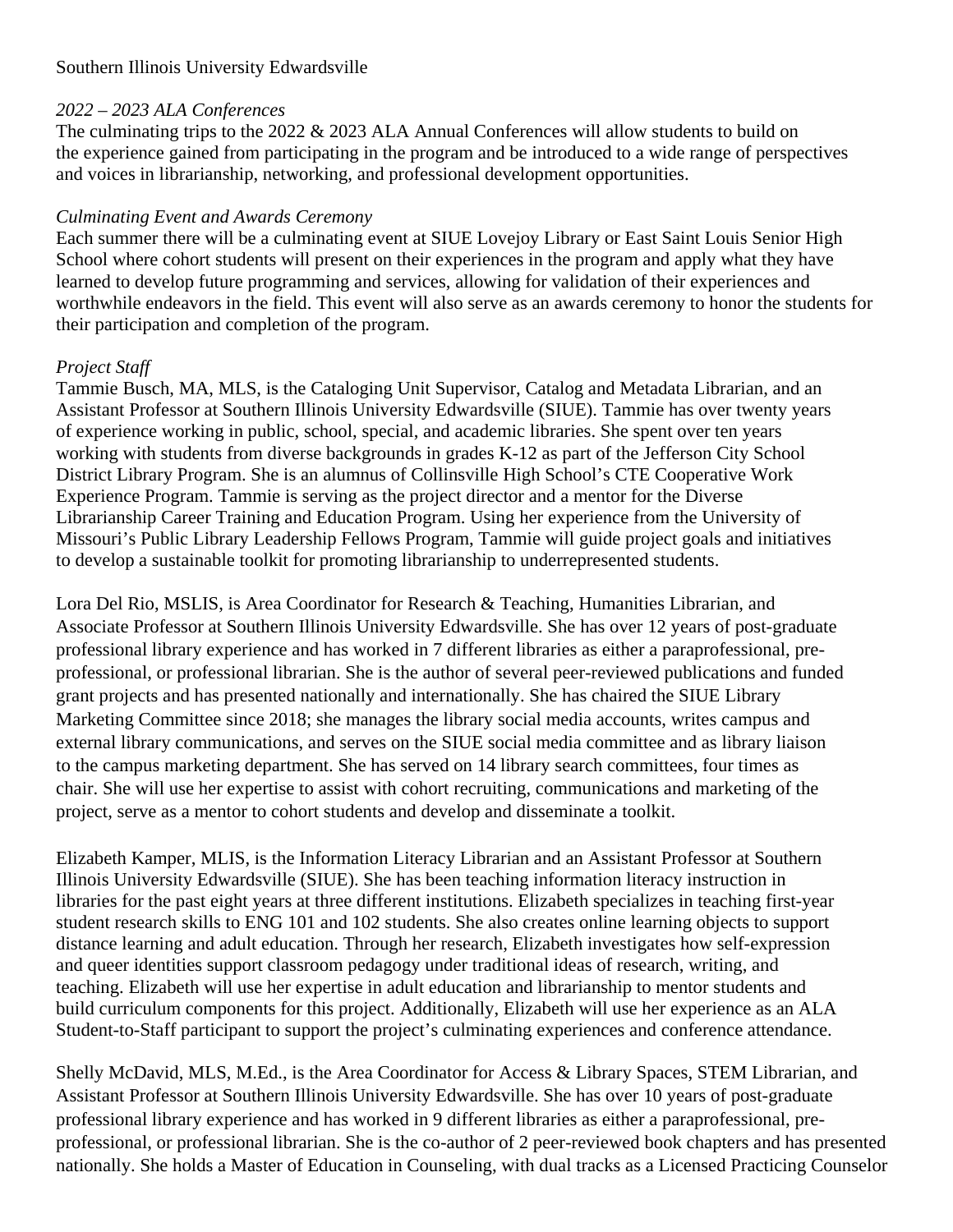(LPC) and Secondary School Counselor, this was accomplished while working a 20 hour/week practicum (2007-2008) counseling At-Risk Sophomores in the Hickman High School At-Rick program in Columbia, MO. Currently her research areas include evidence-based and data-driven decision making for assessment of library collections, data, instruction, operations, resource sharing, services, and spaces in libraries, as well as scholarly communications and STEM education. She specializes in ensuring equitable access (online and physically) to library resources and for all users. For this project, Shelly will be responsible for communication with the project evaluator, coordinating data collection and analysis, as well as serve as a mentor to cohort students and develop and disseminate a toolkit.

Simone Williams, MLIS, MA, is the Diversity and Engagement Librarian and Assistant Professor at Southern Illinois University Edwardsville (SIUE). Before her position at SIUE, she spent several years working at cultural institutions in the St. Louis metropolitan region in numerous positions. Additionally, she has an extensive history of working with students from historically underrepresented backgrounds, especially those from low-income, black, LGBTQIA+, and immigrant communities. Her research interests are Cultural Informatics and Heritage, Digital Humanities, Digital Libraries, Diversity and Social Justice, Information Access, Information Literacy, Social Media, Artificial Intelligence and Machine Learning, Community Informatics. She is also a native East Saint Louisan. For this project, in addition to serving as a mentor, Simone will be responsible for communicating with community partners, creating and disseminating curriculum, and providing oversight of diversity, equity, and inclusion goals.

Denice Adkins, Ph.D., MLS, is a professor at the School of Information Science & Learning Technologies, University of Missouri, and co-editor of Journal of Education for Library & Information Science. She is currently serving as Membership Director of the Association for Library and Information Science Education and Treasurer for REFORMA (The National Association to Promote Library & Information Services to Latinos and the Spanish-Speaking). Her past experiences include a Fulbright Scholarship to Honduras, a Fulbright Specialist to India, serving as president of REFORMA, secretary-treasurer of ALISE, and councilor-at-large for the American Library Association. Her research interests include public libraries, services to the Latinx community, and services for diverse library users. Denice will serve as the evaluator for this project.

## *Project Mentors*

Cohort students will be matched with project staff who best complement their professional goals and interests. The mentor will socialize and acculturate each student into the LIS profession. Additionally, students will learn to navigate spaces where they are underrepresented, share their experiences, learn of workplace expectations, and learn to advocate for themselves. Each mentor will guide the students to pursue undergraduate and graduate degrees related to or closely aligned with library and information science. Mentors will establish relationships with students over the course of the project and potentially throughout their post-secondary education and track and document students' progress. Students will also receive individualized and customized support, guidance, and feedback from each project mentor.

Our mentors have demonstrated expertise with the necessary skills, experience, and knowledge to recognize significant challenges and impact broad change to the student cohorts and the field. Collectively mentors have over 25 years of post MLS/MLIS experience in libraries and other cultural institutions.

## *Assessment*

The team will ensure project success and impact by collaborating closely with partners as well as building relationships with cohort students, eliciting feedback often and in many formats. We will measure the success and assess goals throughout the project timeline across all areas – broad impact,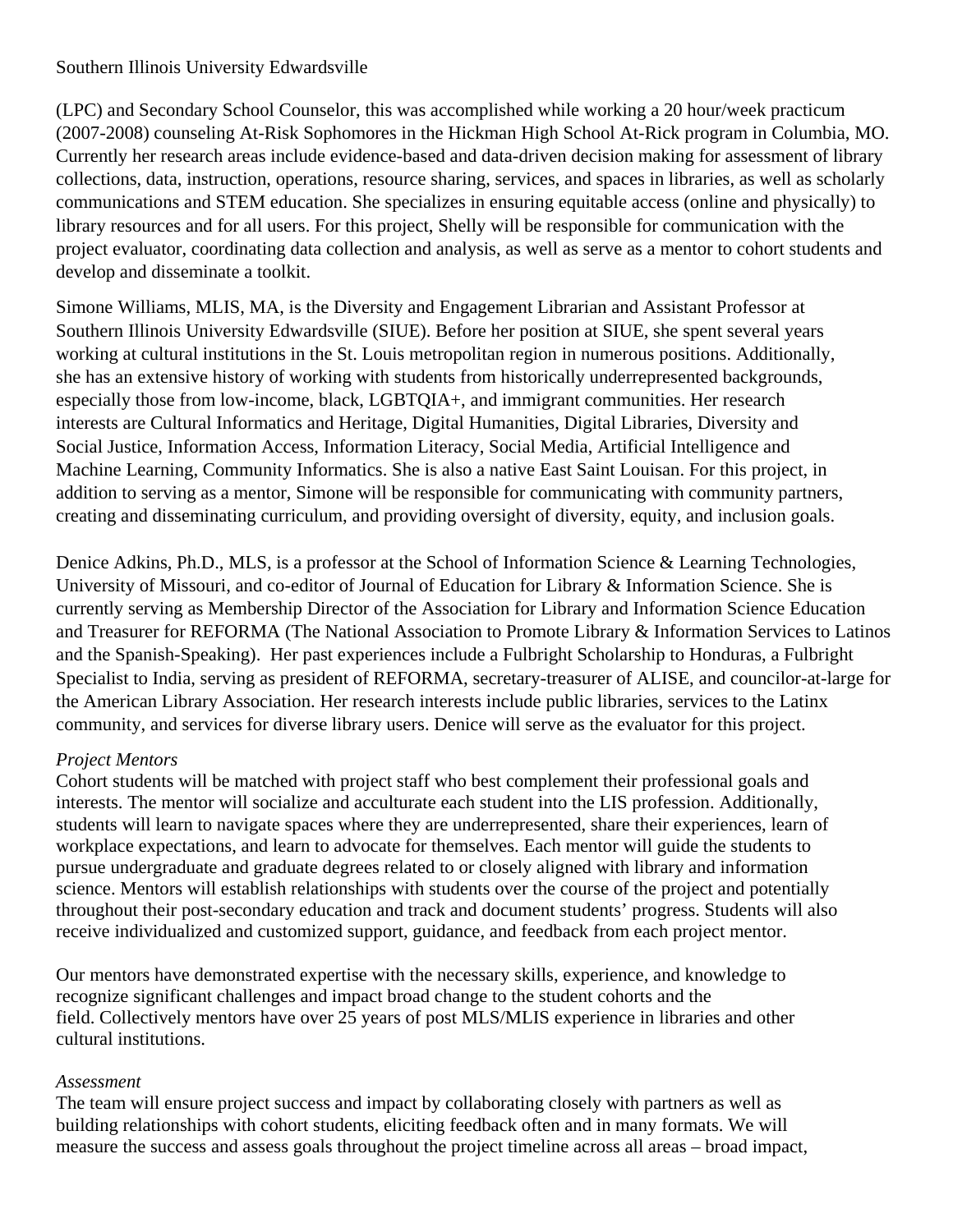current significance, strategic collaborations, demonstrated expertise, and diversity, equity, and inclusion.

With the aid of an external evaluator, focus groups, and self-assessment throughout the project, we anticipate receiving ample external input (Appendix D). Another avenue for us to receive more input is to submit this to a peer-reviewed library conference workshop to get peer input from the LIS field.

# *Toolkit and Dissemination*

We will develop and disseminate a toolkit under a Creative Commons license for reuse, making it available to library/cultural organizations to replicate the program in their communities. The toolkit will include: Example partnerships agreements, a student job description, curriculum, mentorship best practices, and other supporting documentation.

We envision this project will serve as a sustainable model for library cooperative education so other institutions can incorporate high impact practices that include diversity initiatives. We believe that libraries should make a local effort to incorporate librarianship opportunities into existing high school partnerships and educational programs, which will have a national impact on library recruitment and bring awareness to the profession. The results of this program will be widely disseminated and discussed in subsequent conferences, publications, and workshops.

To build consensus and enable information professionals to easily adapt the toolkit and curriculum to meet the needs of their diverse communities and populations, we will publish our findings in academic journals, our own open-access institutional repository SPARK, present at national conferences and governing organizations subsections, like ACRL Instruction, use our professionally affiliated list-servs, and even host a webinar. We will also market this program to CTE programs and existing high school partnerships and educational programs around the country.

# *COVID-19 Contingency*

Due to the pandemic caused by COVID-19, some of the libraries and cultural institutions serving as workplace partners are not operating under normal conditions. If by August 2021, workplace partners are unable to host students in a manner that provides a meaningful career exploration experience, the Diverse Librarianship Career Training and Education Program will begin work on some planning activities such as our partner cultural competency training and curriculum but request an extension from ILMS to begin the student workplace experience later.

**DIVERSITY PLAN:** Southern Illinois University Edwardsville has undertaken ambitious diversity initiatives to recruit and retain diverse students, faculty, and staff. As the university continues this work, it is instrumental that it centers the library in these efforts since academic libraries traditionally have had low recruitment and retention levels of people from diverse and underrepresented backgrounds. Recent scholarship demonstrates that a hostile racial climate and a lack of inclusive environments in libraries contribute to a lack of retention of these professionals and have even deterred those from underrepresented backgrounds from pursuing careers as library professionals (Alabi, 2018).

Answering the call of IMLS to start preparing underrepresented students for employment as library professionals as early as middle school, this proposal aims to recruit low-income African American high school students from East Saint Louis, IL to pursue careers as library professionals as well as address some of the systemic problems with recruiting and retaining diverse library professionals. By implementing a two-pronged approach that is beneficial to both students and employers, this project will help students who would not have considered working in a library be placed in positions where they may have been overlooked or thought to be unqualified due to perceptions about their race and socioeconomic background. Additionally, students will be provided with support through a connected network of librarians and professional mentors and encouraged to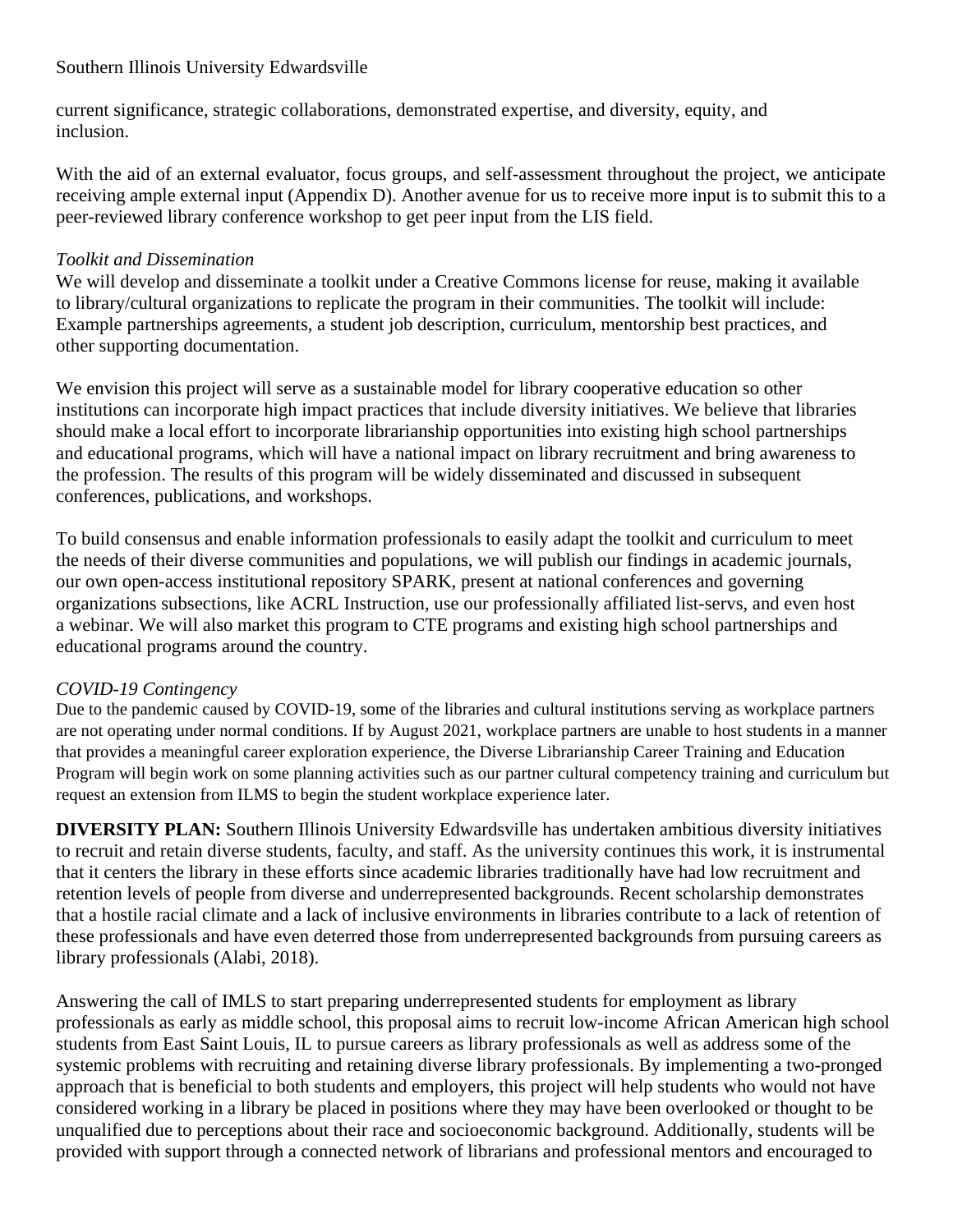obtain additional education to advance their careers. It also helps libraries already embedded in communities that serve diverse populations to recognize and promote talented library staff from these communities.

This project also intends to help the Career and Technical Education (CTE) program in East Saint Louis and similar CTE programs that primarily serve underrepresented students evolve beyond providing job readiness training. Underrepresented high school students in low-performing or poor school districts should be exposed to career pathways in librarianship earlier so that this translates into higher educational attainment and greater representation of these students in the field. This project is intended to help youth from East Saint Louis and similar communities overcome many of the hurdles to entering professional library careers. CTE programs are an untapped resource for recruiting highly motivated students from diverse backgrounds as library professionals. More importantly, these students will be provided with layers of support including mentorship from their workplace supervisors (Appendix E) and access to broader campus resources (Counseling Services, Cougar Career Closet, Cougar Cupboard food pantry, the Speech Center, and the Writing Center), provided transportation, and paid for fieldwork experience that is highly valued in LIS programs. Therefore, it is important to create or strengthen pipeline programs such as CTE. It is critical that these students be prepared as possible for college level coursework from combined educational and hands-on experience and access to mentors before entering the profession so that they do not fall behind students who have greater economic, educational, political, and social capital.

**BROAD IMPACT:** This project will create a toolkit that includes example partnerships agreements, a student job description, curriculum, mentorship best practices, program evaluations, assessment data, and other supporting documentation. This open access toolkit will be published online with a Creative Commons license allowing more high school CTE programs and libraries/cultural organizations to pursue partnerships with readily available documentation they can adapt to best fit their needs. Open access publication outlets we will pursue include SPARK (SIUE's institutional repository) and an open access, peer-reviewed journal published in the Directory of Open Access Journals.

We will disseminate our toolkit to our primary communities of high school CTE students and administrators, community partners, and LIS professionals multiple ways. First and foremost, we will leverage our professional associations including ALA and ACRL through conference presentations, publications, and listservs. The success of this program depends upon strong partnerships; therefore, we will pursue these publications in collaboration with our primary communities. Additionally, we will leverage our consortia membership. The Consortium of Academic and Research Libraries of Illinois (CARLI) serves 90% of Illinois higher education students, faculty, and staff at 128 member institutions. Communication through CARLI, including their listserv, in conjunction with our professional associations, can provide far reaching impact for disseminating our project findings.

Regionally, our library network will allow us to identify and provide guidance to other libraries interested in developing their own partnership with a CTE program within a diverse and underserved community. Conversations with our partner libraries have ensured us that the students' continued employment is a possibility and that they encourage their staff to continue their educational development and consider LIS as a career. Both the St. Louis Public Library and The State Historical Society of Missouri have a history of offering employment to students and interns who have worked as volunteers or have been funded externally. There is also the potential for us to work with the city of East St. Louis to secure funding to keep our students employed upon conclusion of the program. Funding from IMLS will allow us to pursue this unique project to diversify librarianship nationwide. However, to have the greatest influence, upon completion of this grant funded project, this work cannot stop.

The creation of this project came out of a desire to answer a call from *Positioning Library and Information Science Graduate Programs for 21st Century Practice* to do our part to diversify librarianship by reaching out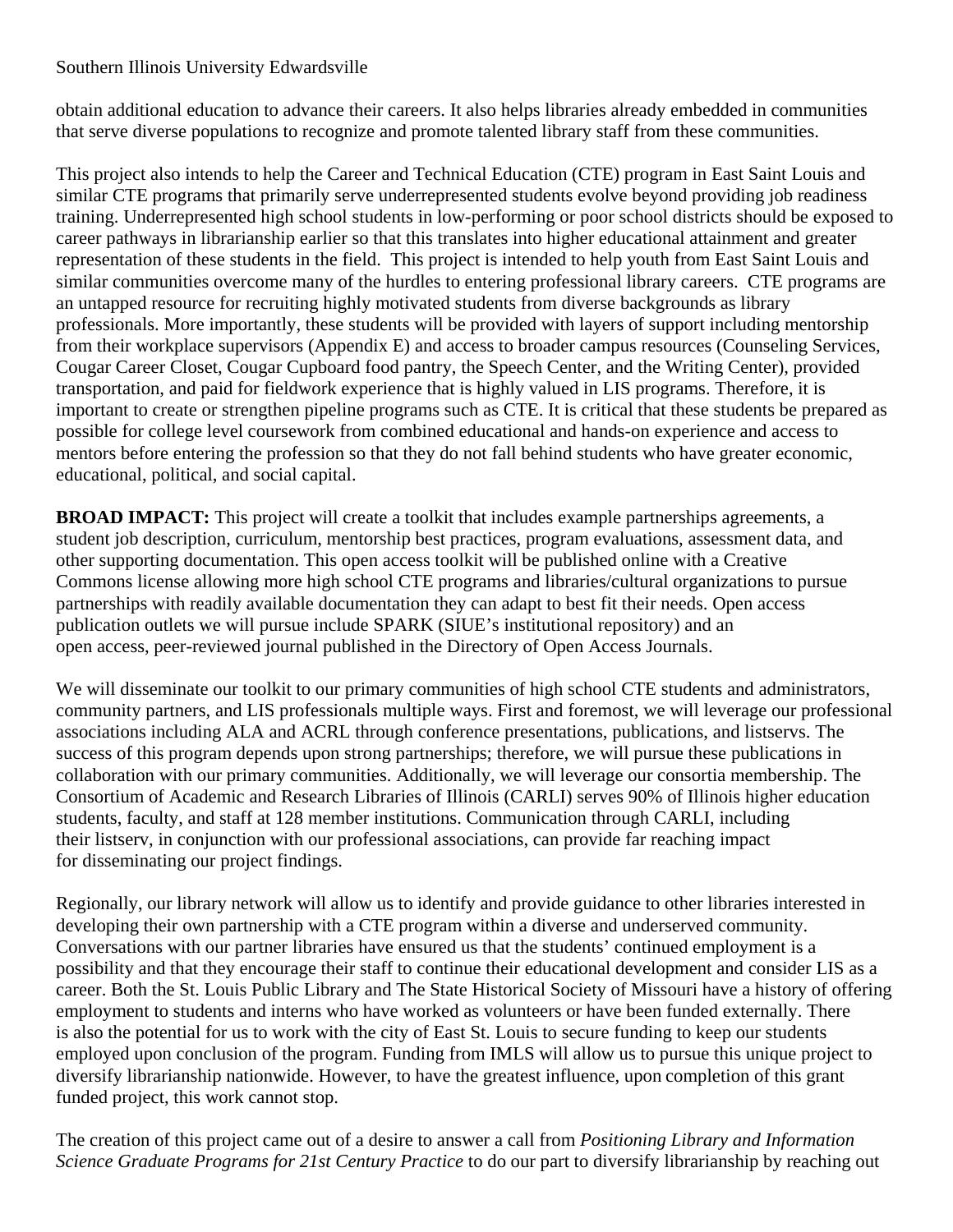to high school students in diverse communities. Providing high school students with an opportunity to begin the early exploration of LIS careers, and to do so in a manner that supports underserved and underrepresented students who might not normally have this opportunity, is a recipe for success. This project will drive change within CTE programs resulting in another path to systemic change within librarianship. Establishing partnerships with CTE programs is the first step for libraries and cultural organizations to recruit for diversity; the second and very important step is to develop work environments to retain librarians and information professionals from underrepresented backgrounds. This can be done through cultural competency training and establishing early mentoring relationships. Through this project, we are providing a map for success to recruit and retain for diversity in librarianship, thus reshaping the field. By providing libraries and librarians with a toolkit to start their own project, we believe they will take notice of this program and follow our lead. Utilizing a strength in numbers approach can lead to widespread impact by identifying libraries with similar goals.

**Bibliography** (Appendix F)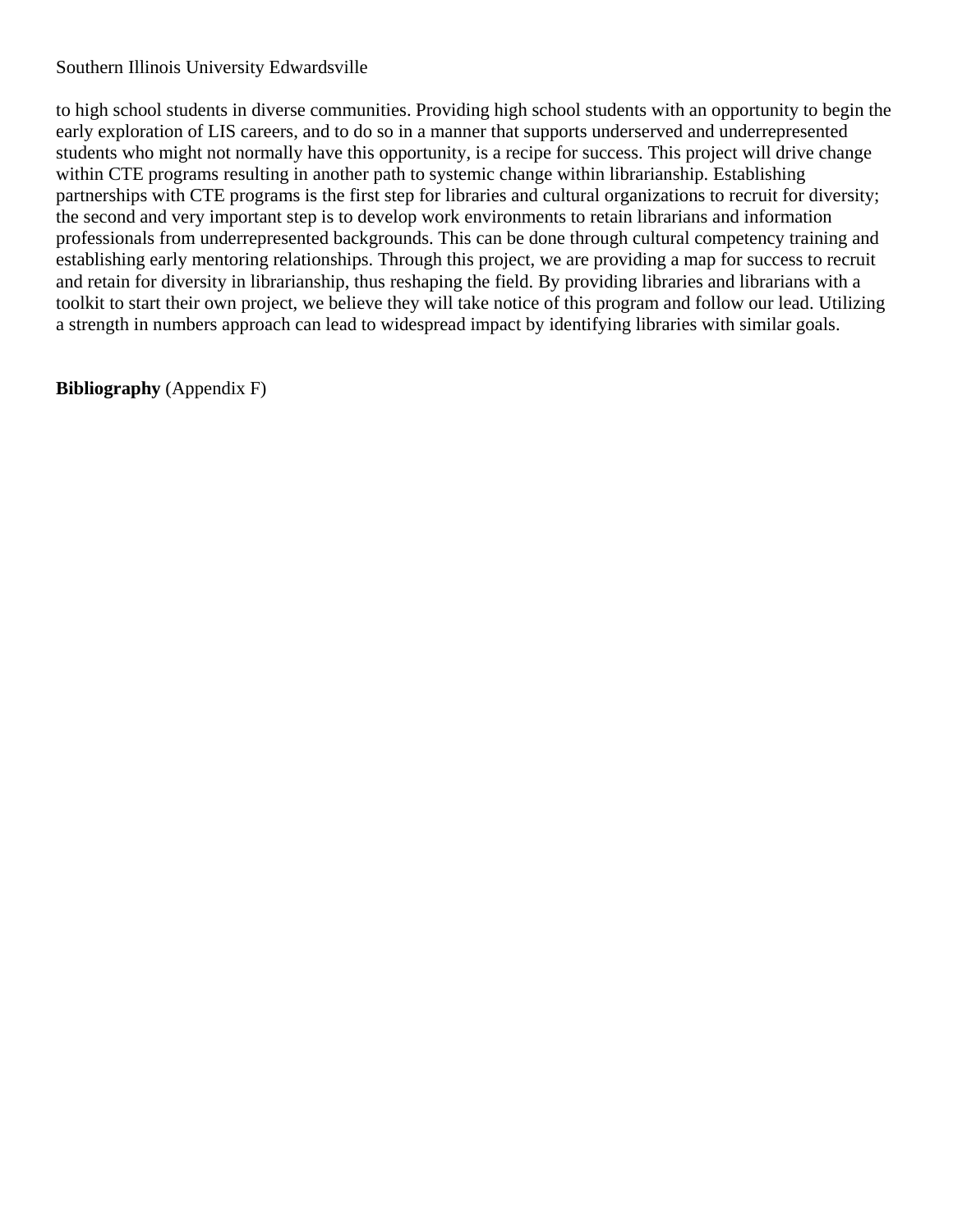#### **Schedule of completion Year 1: July 2021 – June 2022**

|                                                              | July | Aug Sept Oct | Nov Dec Jan Feb |  | Mar | Apr | May | June |
|--------------------------------------------------------------|------|--------------|-----------------|--|-----|-----|-----|------|
| <b>CTE Library Orientation</b><br>Cohort 1                   |      |              |                 |  |     |     |     |      |
| <b>Cohort 1 Interview Process</b>                            |      |              |                 |  |     |     |     |      |
| Cohort 1 Working On-Site                                     |      |              |                 |  |     |     |     |      |
| Development and<br>Dissemination of Partner<br>Training      |      |              |                 |  |     |     |     |      |
| Curriculum Development                                       |      |              |                 |  |     |     |     |      |
| <b>SIUE Mentors: Cohort</b><br>1 Training (using curriculum) |      |              |                 |  |     |     |     |      |
| Cohort 1 Culminating<br><b>Experience and ALA</b>            |      |              |                 |  |     |     |     |      |
| Year -1 Program Evaluation                                   |      |              |                 |  |     |     |     |      |

*CTE Library Orientation Cohort 1:* The student cohort will engage with the mentors, through an orientation session providing them with program details and expectations.

*Cohort 1 - Interview Process:* The student cohort will be expected to set-up interviews with the partner libraries and cultural institutions.

*Development and Dissemination of Partner Training:* To support cultural competency partnership training.

*Curriculum Development:* For students that emphasizes leadership training, antiracism, and inclusion.

*SIUE Mentors: Cohort 1 Training (using curriculum)*: The mentors will be delivering monthly workshops from the developed curriculum to emphasize leadership training, racial equity, racial justice, inclusion, and culturally responsive education.

*Cohort 1 Culminating Experience and ALA:* Each summer there will be a culminating event at SIUE Lovejoy Library where cohort students will receive awards and present on their experiences in the program and apply what they have learned.

*Year -1 Program Evaluation:* The program evaluator will review data derived from surveys and focus groups of students, mentors, and partner organizations to draw conclusions and make recommendations for improvements in the second year of the program.

*Communication:* The program evaluation, assessment data, and toolkit will be published online open access with a Creative Common license allowing other high school CTE programs and libraries to pursue partnerships with readily available documentation they can adapt to best fit their needs.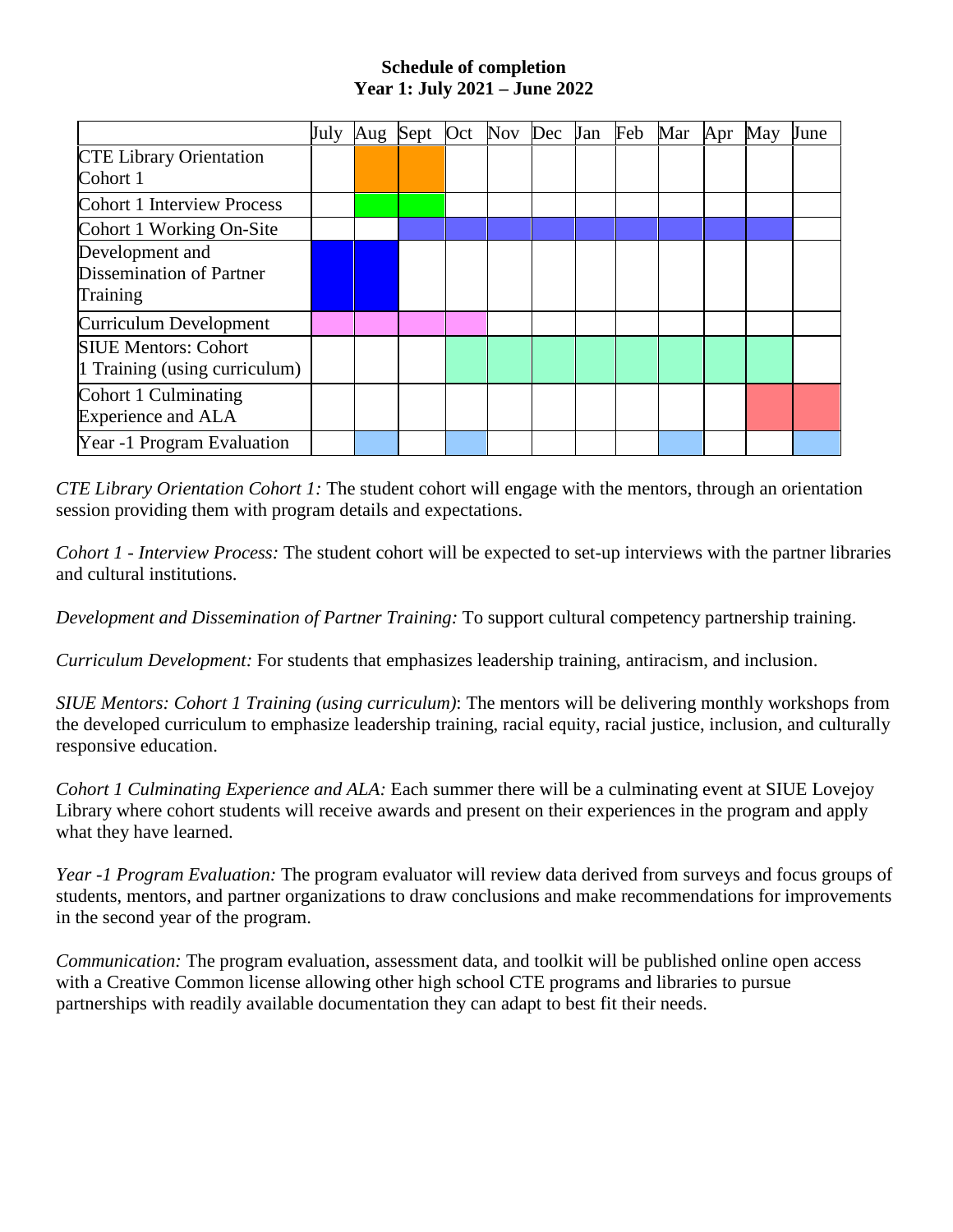## **Schedule of completion Year 2: July 2022 – June 2023**

|                                                   |  | July Aug Sept Oct Nov Dec Jan Feb Mar Apr May |  |  |  |  | June |
|---------------------------------------------------|--|-----------------------------------------------|--|--|--|--|------|
| <b>CTE Library Orientation</b><br>Cohort 2        |  |                                               |  |  |  |  |      |
| Cohort 2 Interview Process                        |  |                                               |  |  |  |  |      |
| Cohort 2 Working On-Site                          |  |                                               |  |  |  |  |      |
| Dissemination of Partner                          |  |                                               |  |  |  |  |      |
| Training                                          |  |                                               |  |  |  |  |      |
| <b>SIUE Mentors: Cohort</b>                       |  |                                               |  |  |  |  |      |
| 2 Training (using curriculum)                     |  |                                               |  |  |  |  |      |
| Cohort 2 Culminating<br><b>Experience and ALA</b> |  |                                               |  |  |  |  |      |
| <b>Toolkit Assembly</b>                           |  |                                               |  |  |  |  |      |
| Year -2 Program Evaluation                        |  |                                               |  |  |  |  |      |

*CTE Library Orientation Cohort 2:* The student cohort will engage with the mentors, through an orientation session providing them with program details and expectations.

*Cohort 2 - Interview Process:* The student cohort will be expected to set-up interviews with the partner libraries and cultural institutions.

*Dissemination of Partner Training:* To support cultural competency partnership training.

*SIUE Mentors: Cohort 2 Training (using curriculum)*: The mentors will be delivering monthly workshops from the developed curriculum to emphasize leadership training, racial equity, racial justice, inclusion, and culturally responsive education.

*Cohort 2 Culminating Experience and ALA:* Each summer there will be a culminating event at SIUE Lovejoy Library where cohort students will receive awards and present on their experiences in the program and apply what they have learned.

*Year -2 Program Evaluation:* The program evaluator will review data derived from surveys and focus groups of students, mentors, and partner organizations to draw conclusions and make recommendations for improvements to future iterations of the program.

*Communication:* The program evaluation, assessment data, and toolkit will be published online open access with a Creative Common license allowing other high school CTE programs and libraries to pursue partnerships with readily available documentation they can adapt to best fit their needs.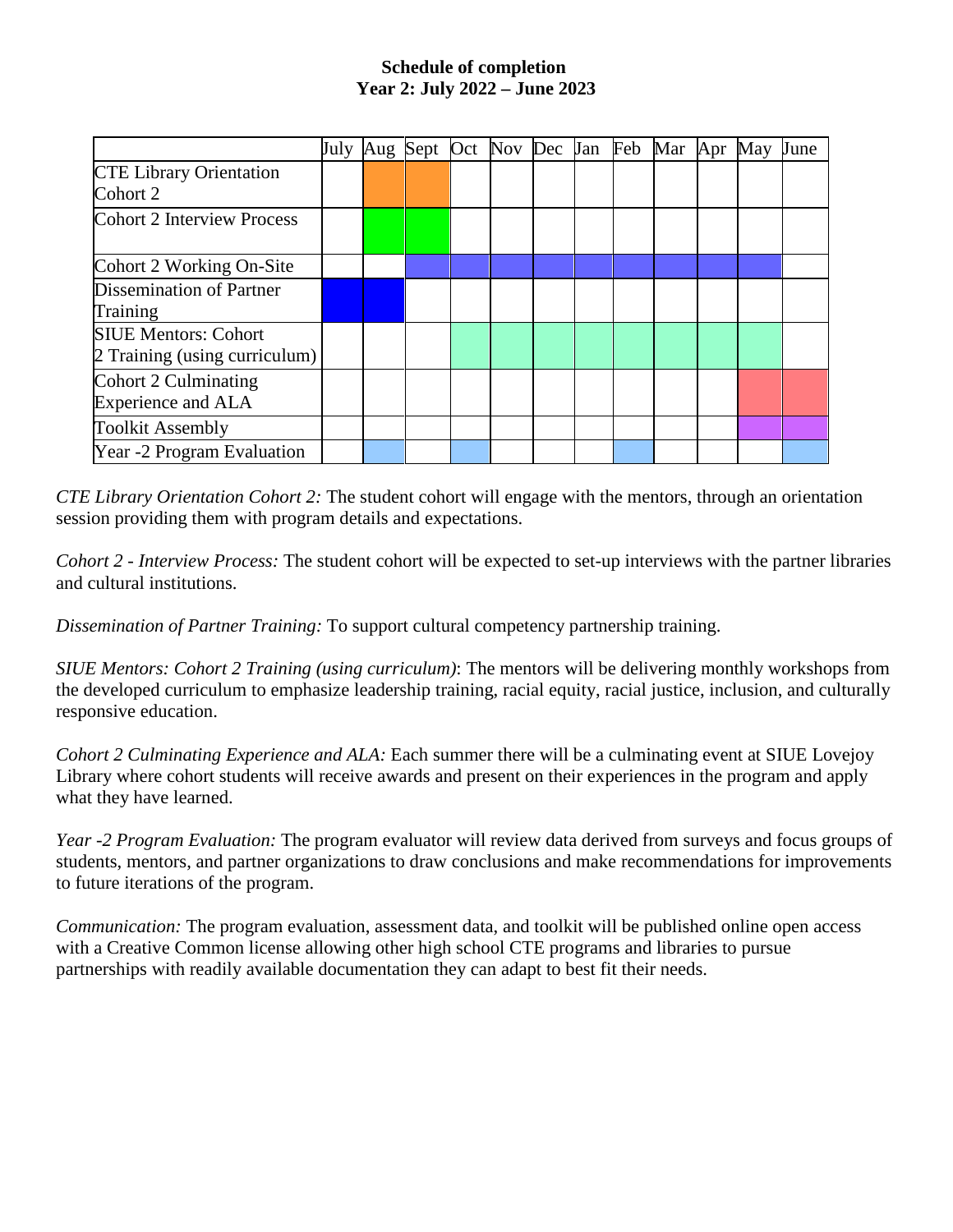

# **DIGITAL PRODUCT FORM**

#### **INTRODUCTION**

The Institute of Museum and Library Services (IMLS) is committed to expanding public access to digital products that are created using federal funds. This includes (1) digitized and born-digital content, resources, or assets; (2) software; and (3) research data (see below for more specific examples). Excluded are preliminary analyses, drafts of papers, plans for future research, peerreview assessments, and communications with colleagues.

The digital products you create with IMLS funding require effective stewardship to protect and enhance their value, and they should be freely and readily available for use and reuse by libraries, archives, museums, and the public. Because technology is dynamic and because we do not want to inhibit innovation, we do not want to prescribe set standards and practices that could become quickly outdated. Instead, we ask that you answer questions that address specific aspects of creating and managing digital products. Like all components of your IMLS application, your answers will be used by IMLS staff and by expert peer reviewers to evaluate your application, and they will be important in determining whether your project will be funded.

#### **INSTRUCTIONS**

If you propose to create digital products in the course of your IMLS-funded project, you must first provide answers to the questions in **SECTION I: INTELLECTUAL PROPERTY RIGHTS AND PERMISSIONS.** Then consider which of the following types of digital products you will create in your project, and complete each section of the form that is applicable.

#### **SECTION II: DIGITAL CONTENT, RESOURCES, OR ASSETS**

Complete this section if your project will create digital content, resources, or assets. These include both digitized and born-digital products created by individuals, project teams, or through community gatherings during your project. Examples include, but are not limited to, still images, audio files, moving images, microfilm, object inventories, object catalogs, artworks, books, posters, curricula, field books, maps, notebooks, scientific labels, metadata schema, charts, tables, drawings, workflows, and teacher toolkits. Your project may involve making these materials available through public or access-controlled websites, kiosks, or live or recorded programs.

#### **SECTION III: SOFTWARE**

Complete this section if your project will create software, including any source code, algorithms, applications, and digital tools plus the accompanying documentation created by you during your project.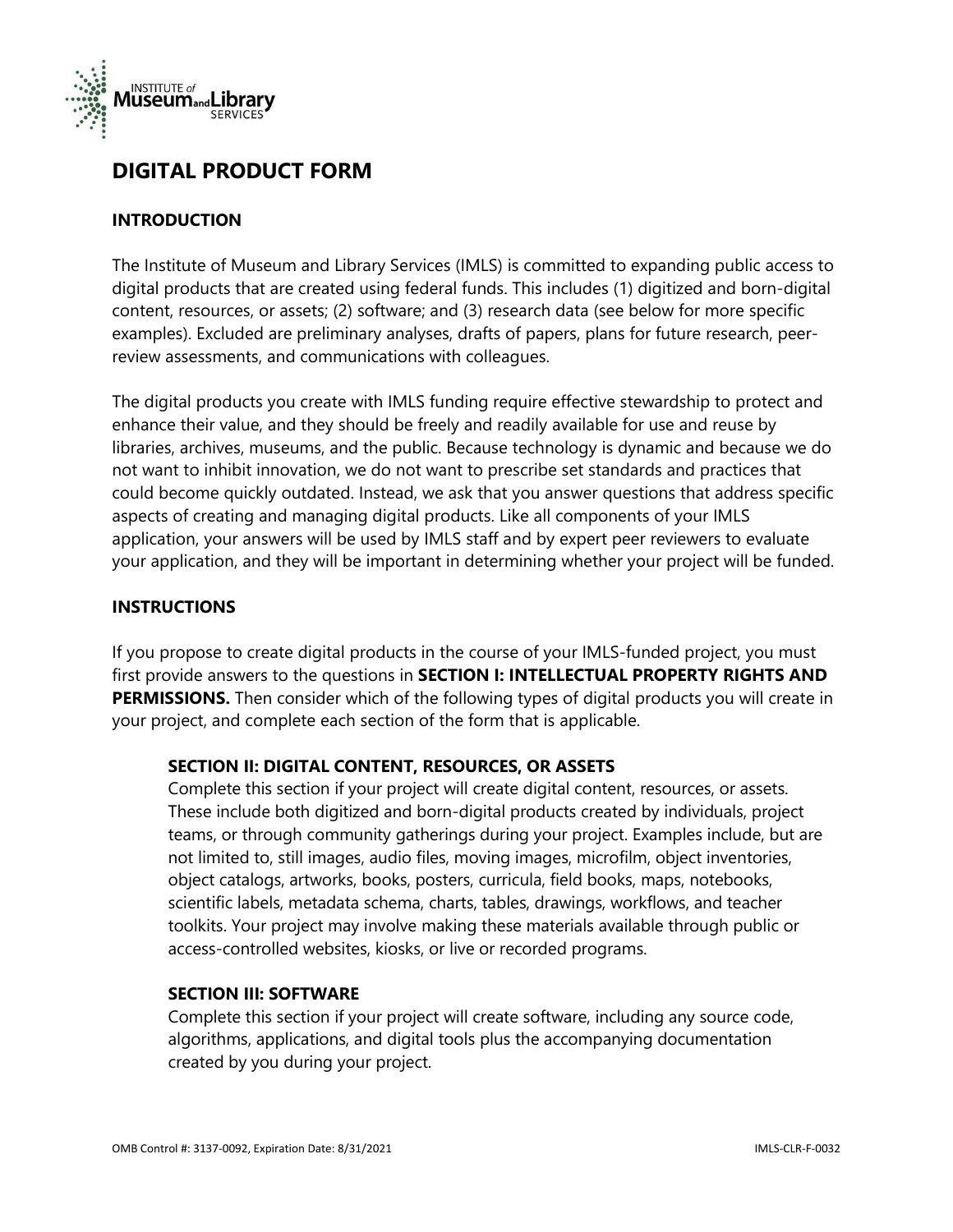#### **SECTION IV: RESEARCH DATA**

Complete this section if your project will create research data, including recorded factual information and supporting documentation, commonly accepted as relevant to validating research findings and to supporting scholarly publications.

#### **SECTION I: INTELLECTUAL PROPERTY RIGHTS AND PERMISSIONS**

**A.1** We expect applicants seeking federal funds for developing or creating digital products to release these files under open-source licenses to maximize access and promote reuse. What will be the intellectual property status of the digital products (i.e., digital content, resources, or assets; software; research data) you intend to create? What ownership rights will your organization assert over the files you intend to create, and what conditions will you impose on their access and use? Who will hold the copyright(s)? Explain and justify your licensing selections. Identify and explain the license under which you will release the files (e.g., a nonrestrictive license such as BSD, GNU, MIT, Creative Commons licenses; RightsStatements.org statements). Explain and justify any prohibitive terms or conditions of use or access, and detail how you will notify potential users about relevant terms and conditions.

We intend to make all program material freely available and attribute all work to our project staff. Attribution will be given to IMLS for their support. We support open access and intend to share deliverables created during the project in our institutional repository. We will release our deliverables under a Creative Commons license.

**A.2** What ownership rights will your organization assert over the new digital products and what conditions will you impose on access and use? Explain and justify any terms of access and conditions of use and detail how you will notify potential users about relevant terms or conditions.

PI, co-PIs, and SIUE do not assert copyright and intend to make digital content open access. As a freely available resource, we do not anticipate any barriers to access of this created content.

**A.3** If you will create any products that may involve privacy concerns, require obtaining permissions or rights, or raise any cultural sensitivities, describe the issues and how you plan to address them.

The project will not create any products that will involve privacy concerns or require obtaining permissions or rights or raise any cultural sensitivities.

## **SECTION II: DIGITAL CONTENT, RESOURCES, OR ASSETS**

**A.1** Describe the digital content, resources, or assets you will create or collect, the quantities of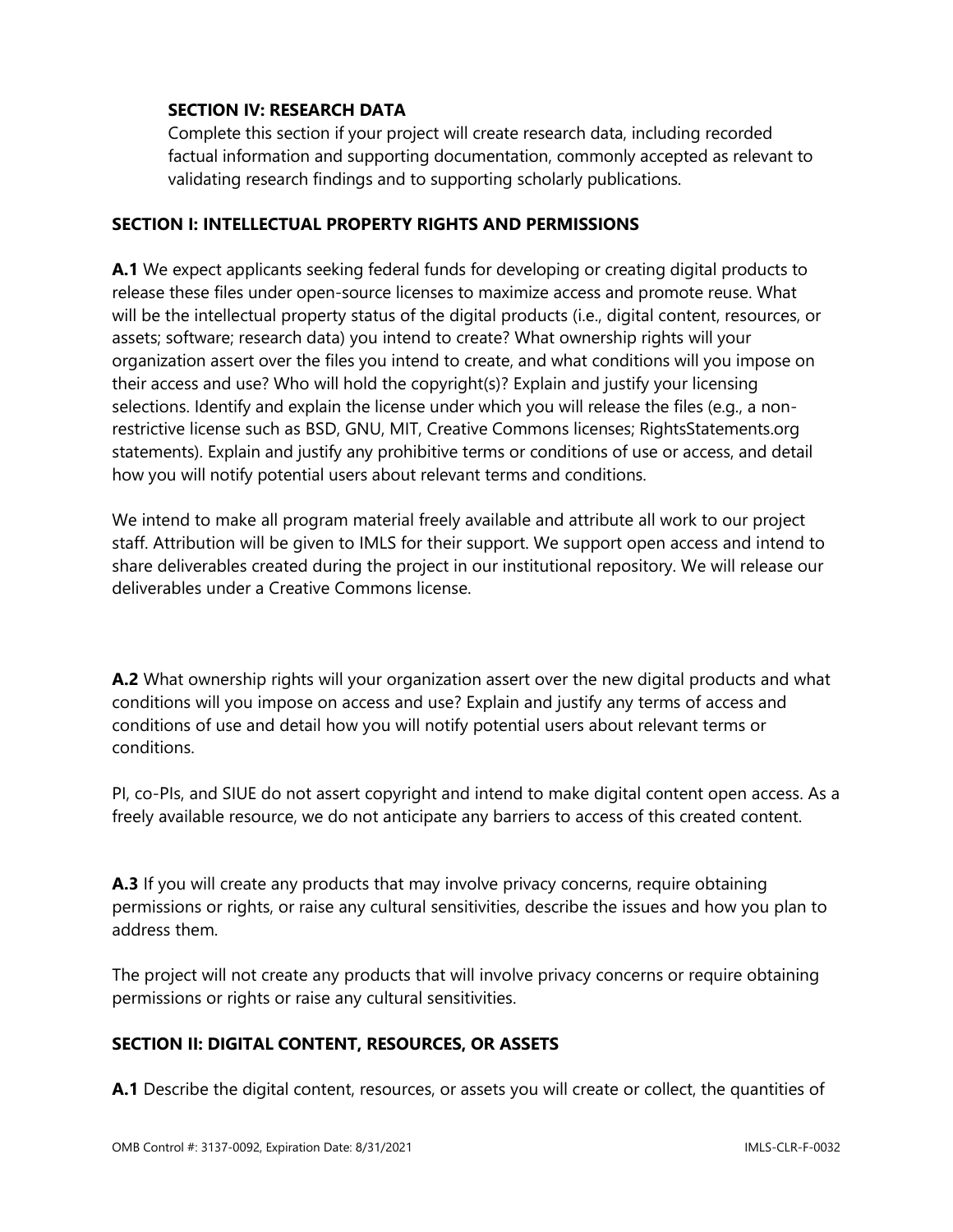each type, and the format(s) you will use.

This program will result in the creation of freely-available deliverables including a student orientation plan, partner training plan, monthly student curriculum, toolkit, and culminating experience event plan for a training program that will introduce high school from diverse and underrepresented minority groups in Career and Technical Education programs to careers in librarianship. These deliverables will be published online in our institutional repository, SPARK. These deliverables could also be adapted for other programs introducing high school students to librarianship.

**A.2** List the equipment, software, and supplies that you will use to create the digital content, resources, or assets, or the name of the service provider that will perform the work.

Our plan is to make all deliverables freely available from our institutional repository, SPARK. If not hosted on SPARK, all deliverables will be linked to freely available platforms. The monthly student curriculum will be authored using Articulate 360. The toolkit will be created and published on a LibGuide. Deliverables in text format may appear in Microsoft Word and Adobe Acrobat files. A PDF with URLs to all freely available content will be available to share via email. Communication will be facilitated through Zoom and Microsoft Teams.

**A.3** List all the digital file formats (e.g., XML, TIFF, MPEG, OBJ, DOC, PDF) you plan to use. If digitizing content, describe the quality standards (e.g., resolution, sampling rate, pixel dimensions) you will use for the files you will create.

The student curriculum will appear in video, audio, and print formats. Recordings will be available for access via SPARK or LibGuide. Recordings of course webinars will be available in MP4 (640 x 480) and MP3 (64 kpbs) formats. Print deliverables such as training plans and event plans will be published as PDF.

#### **Workflow and Asset Maintenance/Preservation**

**B.1** Describe your quality control plan. How will you monitor and evaluate your workflow and products?

We will follow the workflow as outlined in our Schedule of Completion for the creation of deliverables listed above. Our timeline for meeting planned milestones and deliverables will help us monitor and evaluate our progress.

**B.2** Describe your plan for preserving and maintaining digital assets during and after the award period. Your plan should address storage systems, shared repositories, technical documentation, migration planning, and commitment of organizational funding for these purposes. Please note: You may charge the federal award before closeout for the costs of publication or sharing of research results if the costs are not incurred during the period of performance of the federal award (see 2 C.F.R. § 200.461).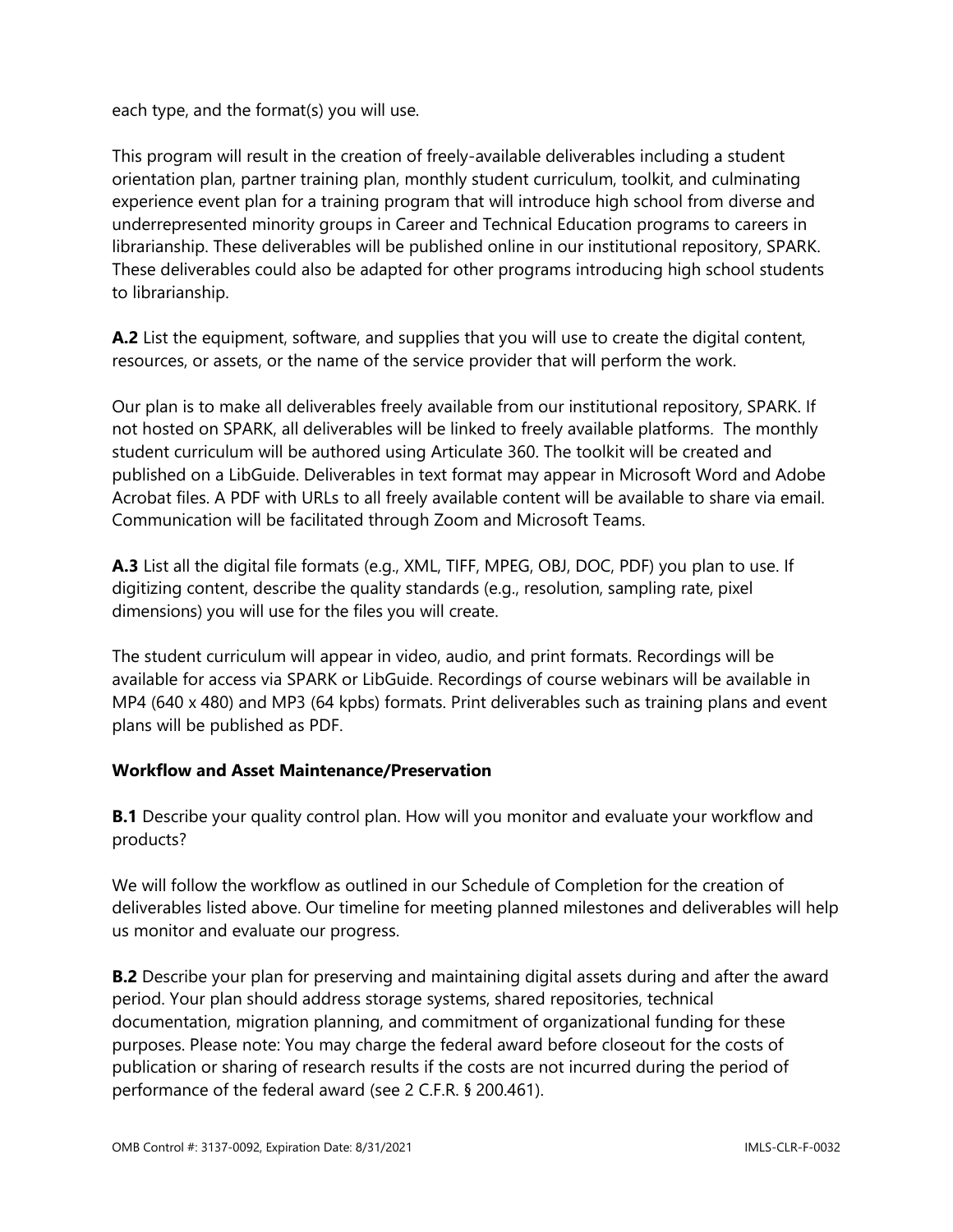We support open access and intend to share our digital assets created via the project through our institutional repository, SPARK under a Creative Commons license.

#### **Metadata**

**C.1** Describe how you will produce any and all technical, descriptive, administrative, or preservation metadata or linked data. Specify which standards or data models you will use for the metadata structure (e.g., RDF, BIBFRAME, Dublin Core, Encoded Archival Description, PBCore, PREMIS) and metadata content (e.g., thesauri).

Our institutional repository, SPARK, uses Dublin Core. We will use the Library of Congress thesaurus.

**C.2** Explain your strategy for preserving and maintaining metadata created or collected during and after the award period of performance.

All SPARK content, including metadata, is stored on BePress Digital Commons hosted servers.

**C.3** Explain what metadata sharing and/or other strategies you will use to facilitate widespread discovery and use of the digital content, resources, or assets created during your project (e.g., an API [Application Programming Interface], contributions to a digital platform, or other ways you might enable batch queries and retrieval of metadata).

SIUE has been working with our library consortium to develop and document best practices for harvesting content from BePress Digital Commons into PrimoVE, our discovery system. This will allow statewide dissemination. Once we have accomplished this, we will be better equipped to make our deliverables discoverable nationwide.

#### **Access and Use**

**D.1** Describe how you will make the digital content, resources, or assets available to the public. Include details such as the delivery strategy (e.g., openly available online, available to specified audiences) and underlying hardware/software platforms and infrastructure (e.g., specific digital repository software or leased services, accessibility via standard web browsers, requirements for special software tools in order to use the content, delivery enabled by IIIF specifications).

SPARK is openly available worldwide to anyone with access to the Internet.

**D.2**. Provide the name(s) and URL(s) (Universal Resource Locator), DOI (Digital Object Identifier), or other persistent identifier for any examples of previous digital content, resources, or assets your organization has created.

https://spark.siue.edu/library/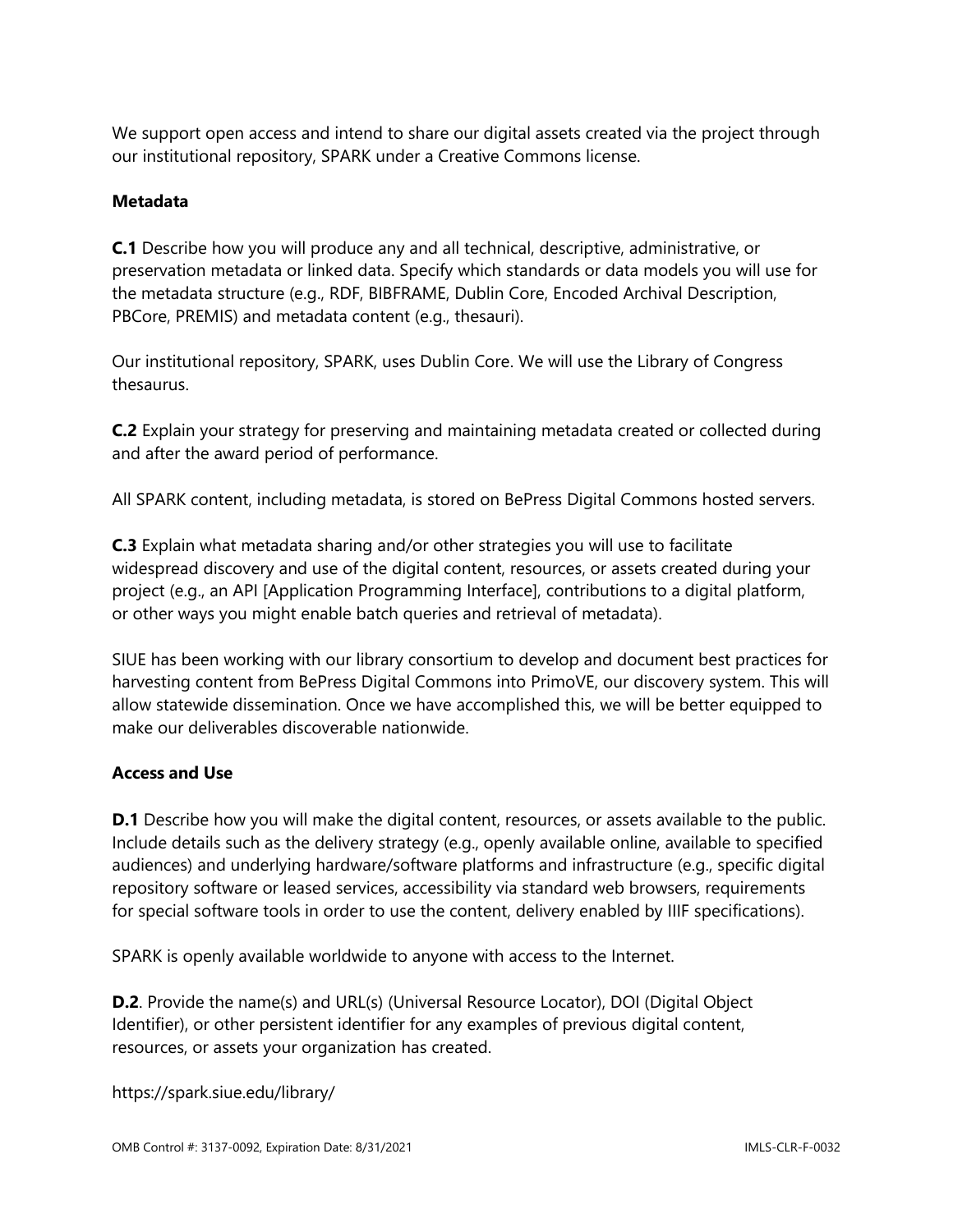#### **SECTION III: SOFTWARE**

#### **General Information**

**A.1** Describe the software you intend to create, including a summary of the major functions it will perform and the intended primary audience(s) it will serve. N/A

**A.2** List other existing software that wholly or partially performs the same or similar functions, and explain how the software you intend to create is different, and justify why those differences are significant and necessary.

N/A

#### **Technical Information**

**B.1** List the programming languages, platforms, frameworks, software, or other applications you will use to create your software and explain why you chose them.

N/A

**B.2** Describe how the software you intend to create will extend or interoperate with relevant existing software.

N/A

**B.3** Describe any underlying additional software or system dependencies necessary to run the software you intend to create.

#### N/A

**B.4** Describe the processes you will use for development, documentation, and for maintaining and updating documentation for users of the software.

N/A

**B.5** Provide the name(s), URL(s), and/or code repository locations for examples of any previous software your organization has created.

N/A

#### **Access and Use**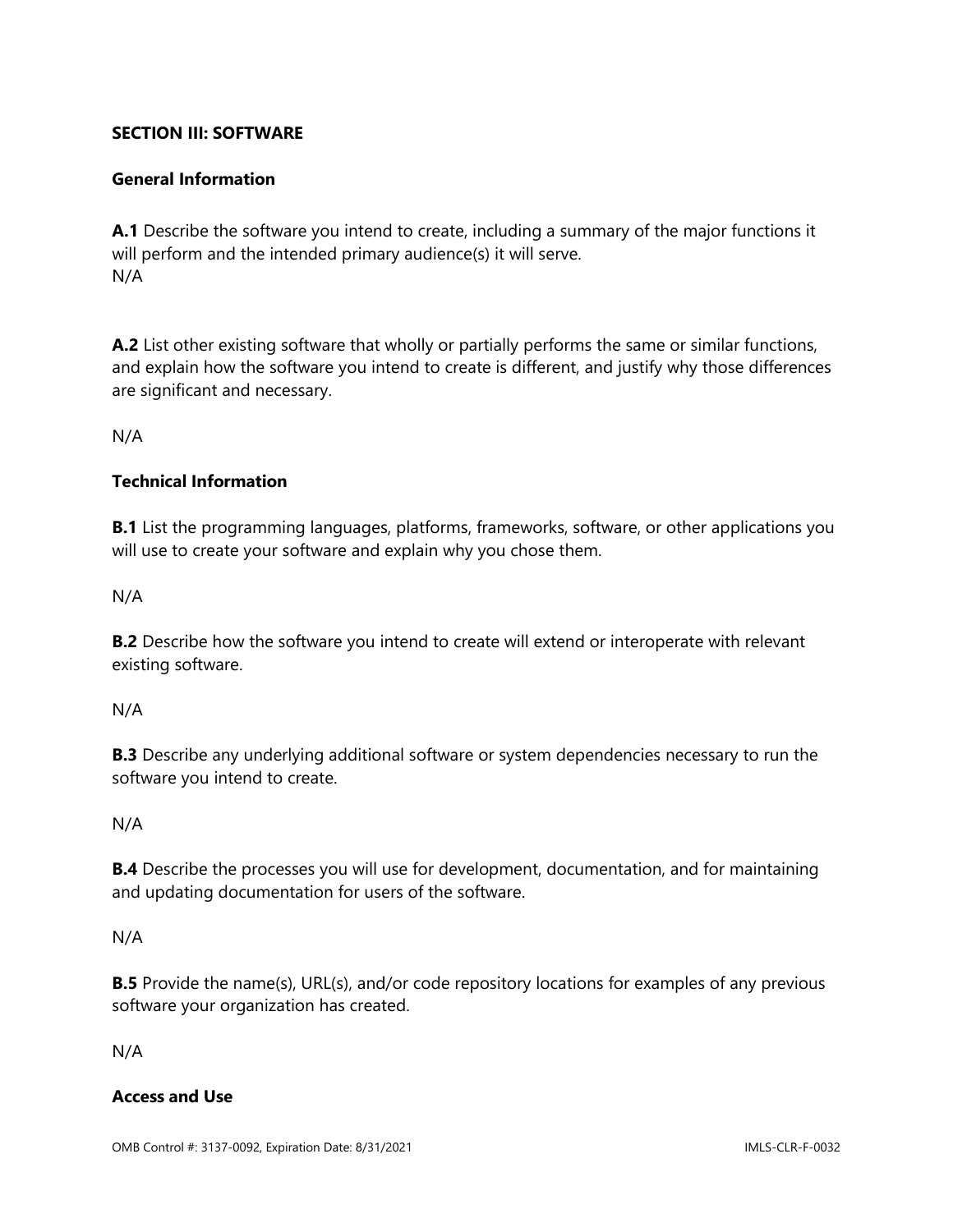**C.1** Describe how you will make the software and source code available to the public and/or its intended users.

N/A

**C.2** Identify where you will deposit the source code for the software you intend to develop: N/A

Name of publicly accessible source code repository:

URL: N/A

# **SECTION IV: RESEARCH DATA**

As part of the federal government's commitment to increase access to federally funded research data, Section IV represents the Data Management Plan (DMP) for research proposals and should reflect data management, dissemination, and preservation best practices in the applicant's area of research appropriate to the data that the project will generate.

**A.1** Identify the type(s) of data you plan to collect or generate, and the purpose or intended use(s) to which you expect them to be put. Describe the method(s) you will use, the proposed scope and scale, and the approximate dates or intervals at which you will collect or generate data.

N/A

**A.2** Does the proposed data collection or research activity require approval by any internal review panel or institutional review board (IRB)? If so, has the proposed research activity been approved? If not, what is your plan for securing approval?

N/A

**A.3** Will you collect any sensitive information? This may include personally identifiable information (PII), confidential information (e.g., trade secrets), or proprietary information. If so, detail the specific steps you will take to protect the information while you prepare it for public release (e.g., anonymizing individual identifiers, data aggregation). If the data will not be released publicly, explain why the data cannot be shared due to the protection of privacy, confidentiality, security, intellectual property, and other rights or requirements.

N/A

**A.4** What technical (hardware and/or software) requirements or dependencies would be